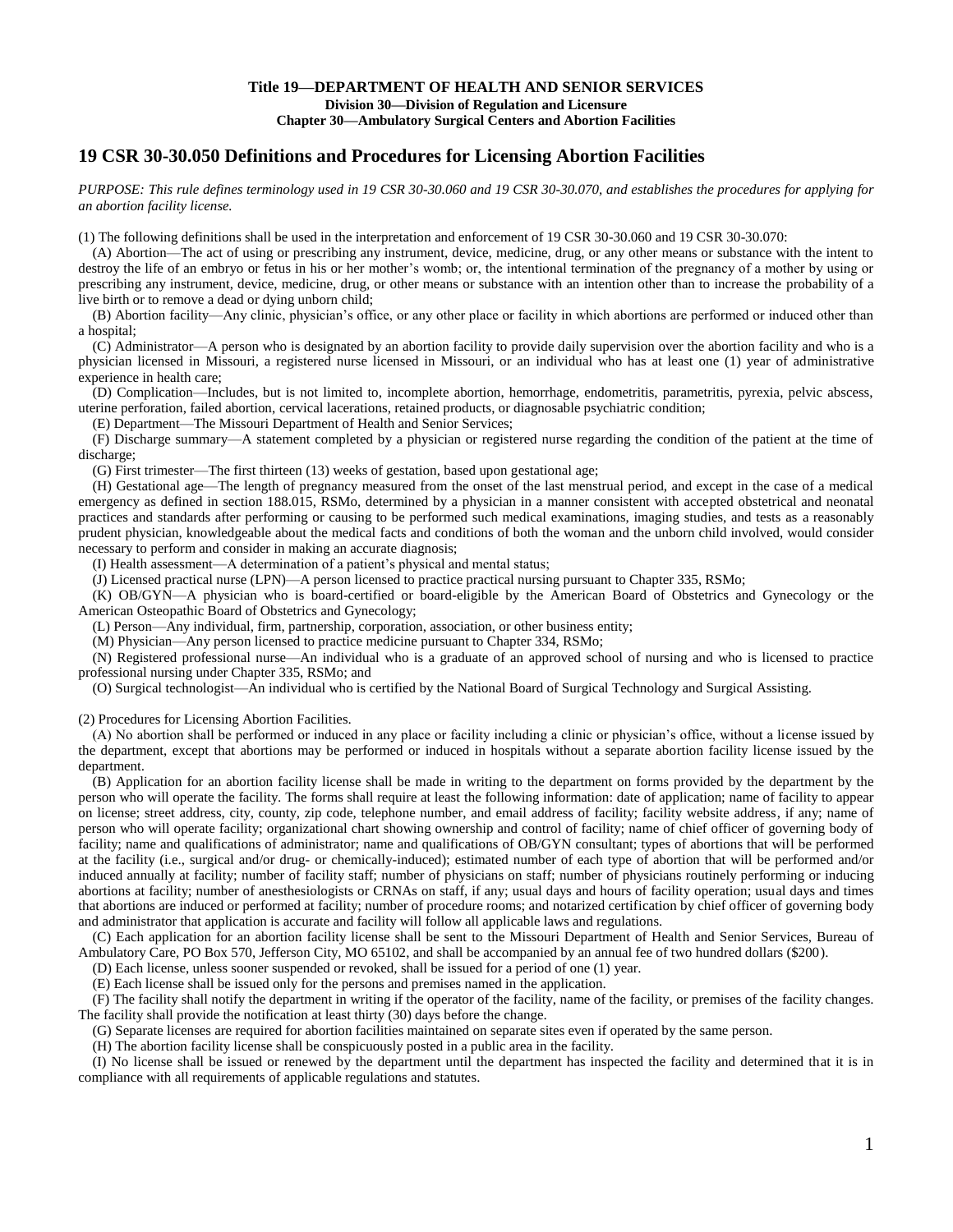*AUTHORITY: section 197.225, RSMo Supp. 2017.\* Original rule filed July 15, 1987, effective Oct. 25, 1987. Amended: Filed Oct. 24, 2017, effective April 30, 2018.*

*\*Original authority: 197.225, RSMo 1975, amended 1986, 2017.*

## **19 CSR 30-30.060 Standards for the Operation of Abortion Facilities**

*PURPOSE: This regulation establishes standards for the operation of abortion facilities to ensure safe, quality care in accordance with legal requirements.* 

(1) Governing Body, Administration, and Medical Staff.

(A) The facility shall have a governing body which may be an individual owner or owners, partnership, corporate body, association, or public agency.

1. The governing body shall have full legal responsibility for determining, implementing, and monitoring policies governing a facility's total operation and for ensuring that the policies are administered in a manner to provide acceptable care in a safe environment and in accordance with all legal requirements and standards of care.

2. The governing body shall select and employ an administrator who is a physician licensed in Missouri, a registered nurse licensed in Missouri, or an individual who has at least one (1) year of administrative experience in health care.

3. If there is any change in the designation of the administrator, the governing body shall notify the department within ten (10) calendar days of the change.

4. The governing body shall ensure that, in the absence of the administrator from the facility, a person who meets the qualifications of an administrator as defined in this regulation shall be present at the facility and fulfill the administrator's duties.

5. Bylaws of the governing body shall acknowledge that department surveyors shall be allowed to inspect the facility at any time the facility is in operation. Surveyors shall have due regard for the medical condition and reasonable privacy of the on-site patients.

6. Bylaws of the governing body shall require that the medical staff, facility personnel and all others providing services relative to the facility shall be directly or indirectly responsible to the governing body through the administrator.

7. The governing body, through the administrator, shall establish criteria for the content of patient records and shall provide for timely completion of those records and disciplinary action for noncompliance.

8. The governing body, through the administrator, shall ensure that the abortion facility abides by all applicable state and federal laws and regulations. This shall include, but not be limited to, compliance with Chapter 188, RSMo.

9. The governing body, through the administrator, shall be responsible for developing, implementing, and enforcing a policy to ensure protection of facility employees, physicians, and volunteers from retaliation or adverse employer actions by the facility for disclosing information regarding alleged infection control concerns; alleged facility mismanagement or fraudulent activity; or alleged violations of state of federal law or regulations regarding patient care, patient safety, or facility safety.

(B) An administrator shall organize the administrative functions of the facility.

1. The administrator shall be responsible for establishing effective security measures to protect patients, employees, and visitors.

2. The reporting of suspected incidences of child abuse shall be made to the Department of Social Services as required by section 210.115.1, RSMo.

3. The administrator shall be responsible for developing a written plan for evacuation of patients and personnel in the event of fire, explosion, active shooter, or other disaster. The plan shall be kept current and all personnel shall be knowledgeable of the plan. Disaster drills with participation of all staff shall be conducted and documented at least annually.

4. The administrator shall be responsible for reporting all fires, explosions, and disasters affecting the abortion facility and physical actions taken against the facility to the department within twenty-four (24) hours.

5. The administrator shall be responsible for establishing, posting, and enforcing written policies prohibiting smoking throughout the facility.

6. The administrator shall be responsible for establishing, implementing, enforcing, and maintaining comprehensive programs for identifying and preventing infections as further detailed in this regulation and for maintaining a safe environment.

7. The administrator shall develop written personnel policies which contain at least the following:

A. Provisions for orientation of all personnel to the policies and objectives of the facility;

B. Provisions for participation by all personnel in training and orientation periods appropriate to the needs and level of preparation as required by the individual job description;

C. Provision for periodic evaluation of each employee's performance;

D. Provisions for written job descriptions, including job qualifications;

E. Provisions for licensed personnel to have current cardiopulmonary (CPR) training so that at least one (1) licensed and trained personnel is at the facility at all times when patients are present for abortions; and

F. Provisions for criminal background checks and department Employee Disqualification List (EDL) checks for every person within the facility who will have contact with patients within the facility, including physicians, staff, and volunteers. These checks shall be completed before allowing the person to have unsupervised contact with patients within the facility. Provisions shall be made for periodic EDL checks thereafter.

8. The administrator shall be responsible for ensuring that a personnel record is maintained regarding each employee and includes documentation of the employee's job description, qualifications, orientation period, health status, criminal background, EDL status, performance assessment, CPR training, if applicable, education, and training. Each personnel record for a physician, Registered Nurse (RN), or Licensed Practical Nurse (LPN) shall contain verification of current licensure.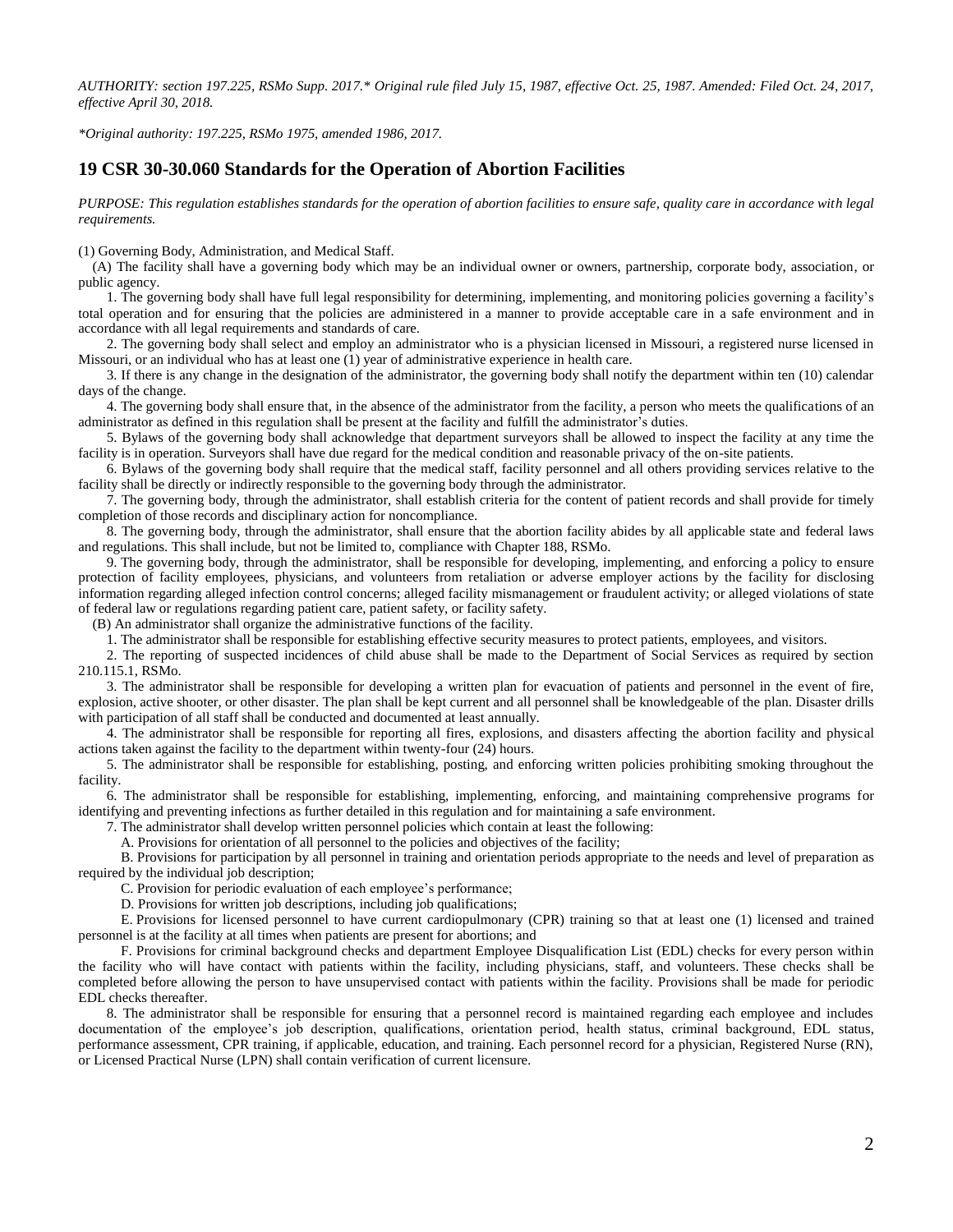(C) The medical staff shall develop and, with the approval of the governing body, shall adopt policies governing physician activities in the abortion facility.

1. Medical staff membership shall be limited to physicians.

2. Each physician requesting staff membership shall submit a written application to the administrator of the facility on a form approved by the governing body. Each application shall be accompanied by evidence of education, training, professional qualifications, licensure, and standards of performance.

3. The governing body, acting upon recommendations of the medical staff, shall approve or disapprove appointments to the medical staff. There shall be written criteria for determining privileges of medical staff. Medical staff shall use a formal method for making recommendations to the governing body regarding delineation of privileges; curtailment, suspension, or revocation of privileges; and appointments and reappointments to the medical staff.

4. Physicians performing abortions at the facility shall have staff privileges at a hospital within fifteen (15) minutes' travel time from the facility or the facility shall show proof there is a working arrangement between the facility and a hospital within fifteen (15) minutes' travel time from the facility granting the admittance of patients for emergency treatment whenever necessary.

5. Each abortion facility shall arrange for at least one (1) OB/GYN to be available either as a staff member or as a consultant for the purpose of providing consultation as needed and advising staff members regarding maintenance of a satisfactory quality of patient treatment.

#### (2) Direct patient care services.

(A) An abortion shall be performed or induced only by a physician.

(B) Each patient shall be given all the information required by sections 188.027 and 188.039, RSMo, in the formats and timeframes required, by the type of professional required.

(C) The physician who is to perform or induce the abortion shall provide the information required in section 188.027.6, RSMo, orally and in person to the patient at least seventy-two (72) hours before the abortion.

(D) A written medical history shall be obtained for each patient. A health assessment including a pelvic examination shall be performed. Pregnancy shall be confirmed by clinical evidence and laboratory tests. This information shall be used in determining the duration of gestation, identifying preexisting medical or other complications, and detecting any factors which could influence the choice of the procedure, anesthesia, or preoperative and postoperative management. If the physician determines gestation is beyond the first trimester, an ultrasound examination shall be performed and results shall be recorded in the patient's medical record.

(E) Ultrasounds at an abortion facility to confirm gestational age and for other imaging purposes such as ultrasounds per section 188.027(4), RSMo, shall be performed by a physician or a person who holds a current certification by the American Registry for Diagnostic Medical Sonography (ARDMS) with advanced training in obstetric/gynecological imaging, or other certified training deemed acceptable by the department.

(F) Nursing services shall be under the direction of an RN. An RN shall be present in the clinical area whenever there is a patient in the procedure room or recovery room. For surgical abortions, an RN, LPN, or a surgical technician shall be present in the procedure room whenever there is a patient in the procedure room. The surgical technician shall be a surgical technologist or shall provide documentation of adequate training in assisting surgical procedures, including surgical abortions.

(G) At facilities performing surgical procedures, an RN or an LPN shall be present in the recovery room when a patient is in the recovery room.

(H) At facilities performing surgical procedures, a physician shall be on the premises and immediately available for any assistance to a patient in the recovery room following a surgical procedure.

(I) No patient shall be discharged from the facility until she is fully reactive and her vital signs are stable.

(J) Written instructions shall be issued to all patients and shall include at least the following:

1. Symptoms of complications;

2. Activities to be avoided; and

3. Abortion facility phone numbers. Numbers provided shall include the number for the OB/GYN or OB/GYN group providing complication care under a complication plan as required by section 188.021, RSMo, and 19 CSR 30-30.061.

(K) The facility shall ensure that each patient is prepared for the abortion in a manner that facilitates her safety and comfort.

(L) The facility shall assist each patient in deciding what method of birth control she will use, if any, after the procedure, respecting her choices.

(M) Facilities performing surgical procedures shall have an emergency tray equipped to treat seizures, bleedings, anaphylactic shock, respiratory arrest, and cardiac arrest immediately available to the procedure room and recovery room of the facility.

(N) Facilities performing surgical procedures shall have emergency drugs, oxygen, and intravenous fluids in the procedure room to stabilize the patient's condition when necessary. A manual breathing bag, suction machine, and endotracheal equipment shall be located in the clinical area for immediate access.

#### (3) Records and reports.

(A) The facility shall maintain a daily roster of all patients receiving abortion services. The facility shall retain the roster for seven (7) years.

(B) The facility shall maintain a medical record according to professional standards for each patient.

(C) All medical record entries shall be timed, dated, and signed or authenticated by the person making the entry.

(D) The medical record shall contain—

1. Documentation with a unique identifying record number; patient identifying information; name of physician; diagnosis; medical history and physical examination record; laboratory reports; anesthesia administered; allergies/drug reactions; physician's orders; clinical notes; counseling notes; patient consent form; medication administration records; and discharge summary;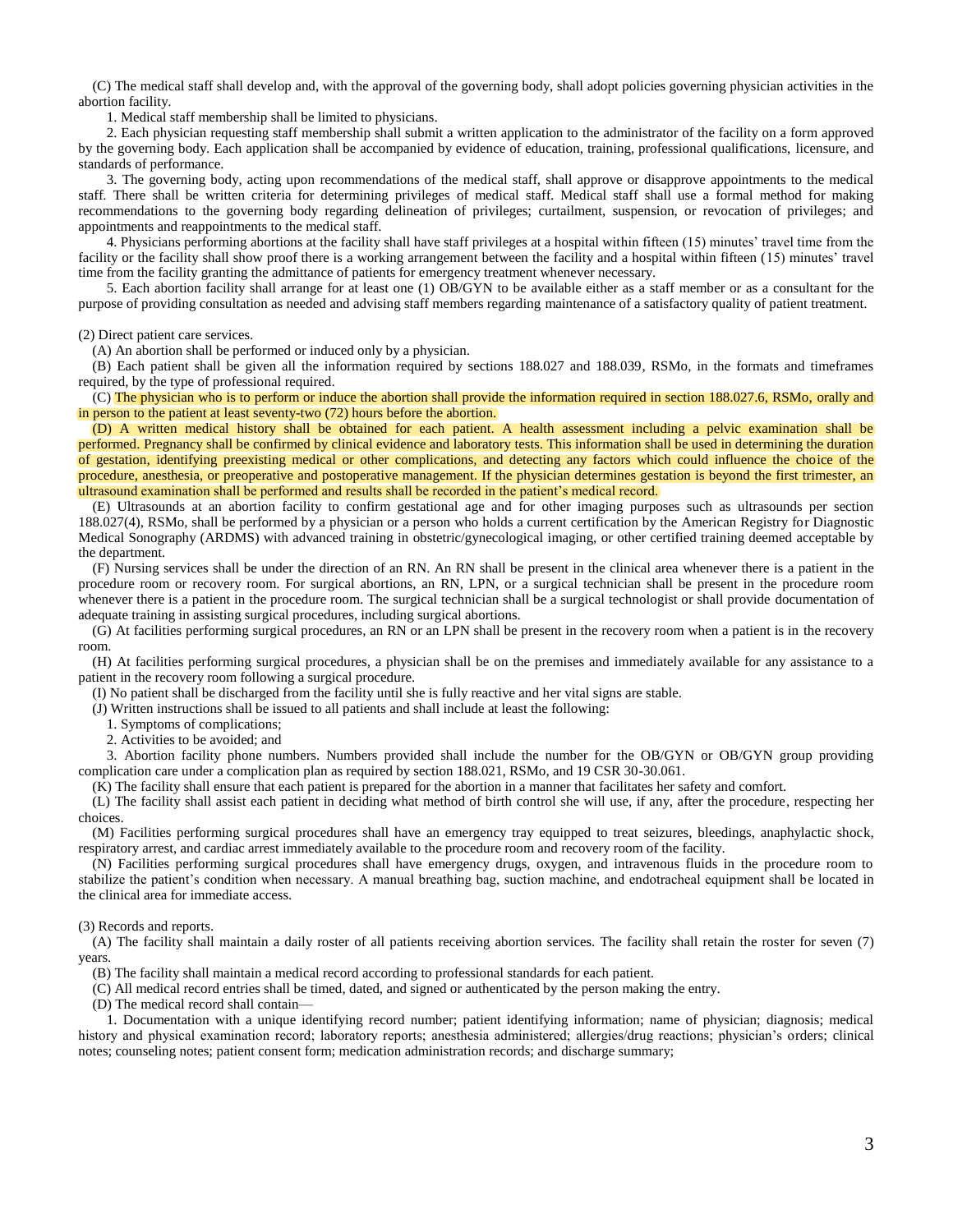2. Documentation establishing that the patient was given all the information required by sections 188.027 and 188.039, RSMo, in the formats and timeframes required, by the type of professional required. If any of the informed consent requirements are performed by a referring physician or qualified professional (where authorized by sections 188.027 or 188.039, RSMo) before the patient presented at the abortion facility, the facility shall obtain documentation from the referring physician or qualified professional establishing such performance in compliance with the law, and shall place the documentation in the patient's medical record;

3. Method used to determine gestational age; gestational age; informed consent checklist required by section 188.027.3, RSMo; copy of abortion report required by section 188.052, RSMo, and 19 CSR 10-15.010; for surgical abortions, copy of tissue report required by section 188.047, RSMo, and 19 CSR 10-15.030; where applicable, copy of complication report required by section 188.052, RSMo, and 19 CSR 10- 15.020; and

4. For any patient transferred from the facility due to an emergency or complication, the medical record shall include a report detailing the reason for the transfer. The abortion facility shall attempt to obtain the treatment record of the receiving facility and shall place it in the patient's medical record.

(E) The facility shall retain medical records for adults for seven (7) years from the time of discharge. For minors, the facility shall retain medical records for seven (7) years from the time of discharge or two (2) years past the age the patient reaches majority, whichever is longer. (F) The facility shall safeguard medical records against loss and unofficial use.

(G) The facility shall ensure that an individual abortion report for each abortion performed or induced via the facility is submitted to the department within forty-five (45) days of the abortion as required by section 188.052, RSMo, and 19 CSR 10-15.010.

(H) The facility shall ensure that an individual complication report for any complication care provided via the facility is submitted to the department within forty-five (45) days of the care as required by section 188.052, RSMo, and 19 CSR 10-15.020.

(4) Infection Control Program. The facility shall establish a comprehensive program for identifying and preventing infections. The infection control program shall be appropriate for scope and type of abortion procedures performed at the facility.

(A) Infection control standards of the facility must be identified in writing, in compliance with generally-agreed upon national standards such as those of the Centers for Disease Control and Prevention (CDC), Association for Professionals in Infection Control and Epidemiology (APIC), Association of peri-Operative Registered Nurses (AORN), or other standards determined acceptable by the department.

(B) The facility shall have in place procedures for monitoring and enforcing compliance with infection control standards in accordance with section 197.150, RSMo.

(C) The facility shall report healthcare associated infection rates to the department in accordance with section 192.667, RSMo, and 19 CSR 10-33.050.

(D) In accordance with section 192.667, RSMo, the facility shall, in consultation with medical staff, establish an antimicrobial stewardship program for evaluating the judicious use of antimicrobials, especially antibiotics that are the last line of defense against resistant infections.

(E) Infectious and pathological wastes at the facility shall be segregated from other wastes at the point of generation and shall be placed in distinctive, clearly marked, leak-proof containers, or plastic bags appropriate for the characteristics of the infectious wastes. Containers for infectious waste shall be identified with the universal biological hazard symbol. All packaging shall maintain its integrity during storage and transport.

(F) If kept on-site for more than twelve (12) hours, tissue removed during an abortion shall be refrigerated.

(G) The facility shall ensure that all reportable diseases, disabilities, conditions, and findings regarding facility patients are reported in accordance with 19 CSR 20-20.020.

(H) Upon request, the facility shall provide the department access to data and information related to infection control practices, rates, or treatments of infections as required by section 197.160, RSMo.

(I) The facility shall have policies and procedures for the handling, processing, storing, and transporting of clean and dirty laundry. The facility may provide laundry services at the facility or contract for these services.

(5) Pathology, Laboratory, and Pharmaceutical Services.

(A) All fetal tissue from surgical abortions shall be grossly examined at the time of the procedure by the physician. The results of the tissue examination shall be recorded in the patient's medical record.

(B) Facilities performing surgical abortions shall ensure that all requirements of section 188.047, RSMo, and 19 CSR 10-15.030 are met, including timely submission of tissue reports to the department. If the facility does not perform pathology services internally, the facility shall have a written agreement with a pathology laboratory that shall clearly delineate the laboratory's duties under section 188.047, RSMo, and 19 CSR 10-15.030 regarding tissue reports. The facility shall perform periodic checks to ensure that the laboratory is in compliance with the agreement.

(C) The following laboratory procedures shall be performed on every abortion patient: hemoglobin; urinalysis, including pregnancy test; and Rh typing.

(D) Anti-Rh immune globulin therapy shall be given to all Rh negative patients upon completion of the abortion procedure. If for any reason a patient refuses this therapy, this refusal shall be noted by the physician in the patient's record, and, if possible, documented by the patient's signature on appropriate forms.

(E) The use of drugs in the facility shall be under the direction of a designated individual in accordance with accepted standards of practice and applicable state and federal laws. Drugs must be prepared and administered according to established policies and acceptable standards of practice. The facility shall have procedures regarding procurement, storage, security, records, labeling, preparation, orders, administration, adverse reactions, and disposal or other disposition of drugs.

(F) The facility shall follow all applicable laws and regulations pertaining to controlled substances.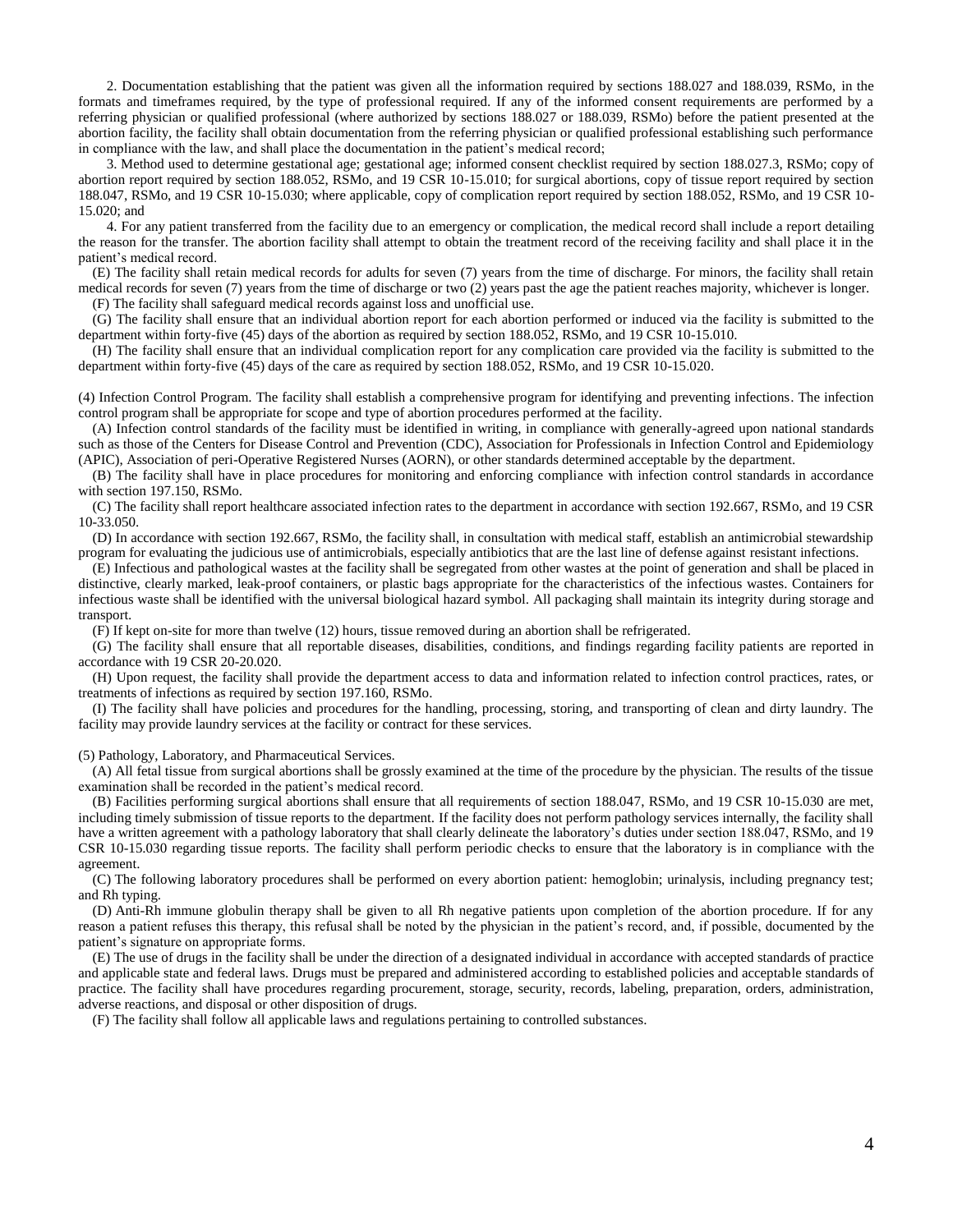(6) Medical emergencies.

(A) The facility shall develop, implement, and enforce a written protocol for managing medical emergencies including the transfer of any patient requiring further emergency care to a hospital within a reasonable distance from the abortion facility.

(B) The facility shall develop, implement, and enforce a written policy to ensure its compliance with section 574.200, RSMo, regarding the offense of interference with medical assistance.

### (7) Complaints.

(A) The facility shall develop, implement, and enforce a policy that provides patients with an efficient means of communicating complaints regarding care provided via the facility.

(B) The facility shall document details of each complaint and the facility's response to each complaint. This documentation shall be available to the department for review upon request.

(C) Anyone with a complaint pertaining to patient care via an abortion facility may send the complaint in writing to the Missouri Department of Health and Senior Services, Bureau of Ambulatory Care, PO Box 570, Jefferson City, MO 65102. The complainant shall provide his or her contact information with the complaint. The department shall contact the complainant within five (5) working days of receipt of the complaint and shall investigate the complaint within twenty (20) working days of receipt of the complaint.

(8) Quality Assessment and Performance Improvement Program.

(A) Each abortion facility shall develop a quality assessment and performance improvement (QAPI) program that includes all health and safety aspects of patient care and shall include a review of appropriateness of care. Results of the QAPI program shall be reviewed at least quarterly by the administrator, director of patient care, a representative of the medical staff, and the governing body.

(B) The facility QAPI program shall include a documented review of at least the following criteria:

1. Completeness of clinical records;

2. Incidence of morbidity and mortality;

3. Complications, including number and percentage of patients affected by the most common types of complications for both surgical and drug- or chemically-induced abortions, as applicable;

4. Specific review of any significant or unusual complications;

5. All cases transferred to a hospital, including a review of assessment and patient risk factors that may have existed before the procedure;

6. All cases that resulted in a length of stay within the facility of more than eight (8) hours;

7. Errors in diagnosis;

8. Problems in compliance with laws and regulations, including violations cited by the department and reports required by Chapter 188, RSMo;

9. All cases in which the gestational age was determined to be beyond eighteen (18) weeks;

10. For drug- or chemically-induced abortions, the number and percentage of patients who failed to return to the facility for follow-up to confirm the completion of the abortion, and common reasons why the patients failed to return (unless termination of pregnancy was otherwise confirmed); and

11. Periodic evaluation and review of all contracted services, including, but not limited to, pathology services.

(C) The QAPI program shall show evidence of action the facility took regarding problems identified and shall identify opportunities for improvement.

*AUTHORITY: section 197.225, RSMo Supp. 2017.\* Original rule filed July 15, 1987, effective Oct. 25, 1987. Amended: Filed June 14, 1988, effective Oct. 13, 1988. Amended: Filed Oct. 24, 2017, effective April 30, 2018.*

*\*Original authority: 197.225, RSMo 1975, amended 1986, 2017.*

### **19 CSR 30-30.061 Complication Plans for Certain Drug- and Chemically-Induced Abortions Via Abortion Facilities**

*PURPOSE: This rule establishes the standards governing complication plans required by section 188.021, RSMo, for abortions induced by physicians via abortion facilities. This rule also explains the process for submitting such complication plans to the Department of Health and Senior Services for approval.*

(1) For purposes of this rule, the following terms mean:

(A) Abortion—The act of using or prescribing any instrument, device, drug, or any other means or substance resulting in the intentional destruction of an embryo or fetus in a woman's uterus or the intentional termination of a pregnancy of a woman with intent other than to increase the probability of a live birth or to remove a dead or dying embryo or fetus;

(B) Abortion facility—Any clinic, physician's office, or any other place or facility in which abortions are performed or induced other than a hospital;

(C) Complication—Includes, but is not limited to, incomplete abortion, excessive hemorrhage, endometritis, parametritis, pyrexia, pelvic abscess, uterine perforation, failed abortion, retained products, cervical lacerations, or psychiatric issues;

(D) Department—The Missouri Department of Health and Senior Services;

(E) Drug—A drug or chemical used to induce an abortion for which the federal Food and Drug Administration (FDA) label includes any clinical study in which more than one percent (1%) of those administered the drug required surgical intervention after its administration; (F) OB/GYN—

1. A physician who is board-certified or board-eligible by the American Osteopathic Board of Obstetrics and Gynecology, or who is in a residency approved by that board; or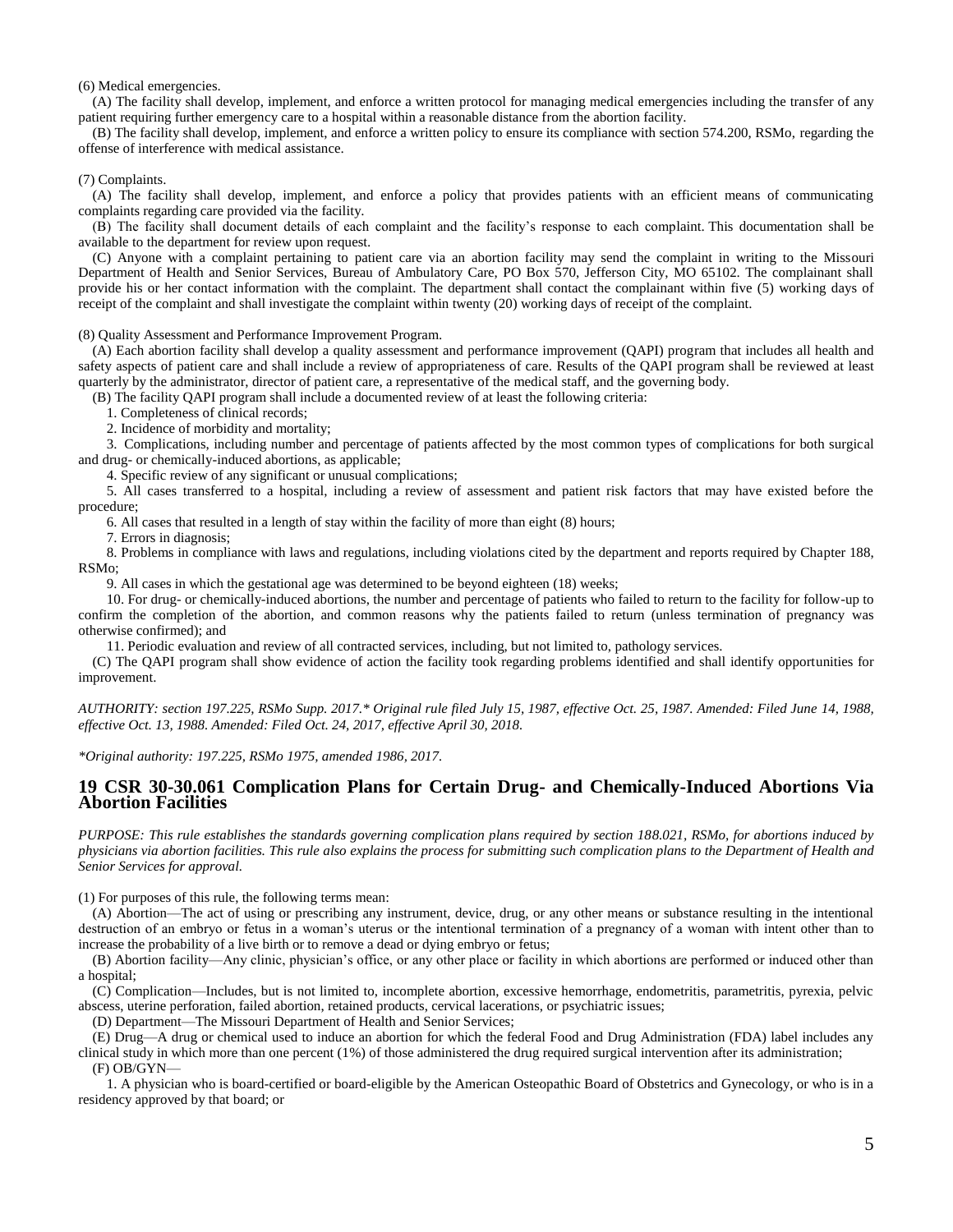2. A physician who is board-certified by the American Board of Obstetrics and Gynecology (ABOG); or who is an ABOG Registered Residency Graduate or an ABOG Active Candidate; or who is in an ABOG-approved residency;

(G) Physician—A person licensed to practice medicine pursuant to Chapter 334, RSMo.

(2) Complication plans for certain drug- and chemically-induced abortions.

(A) A physician shall not prescribe or administer a drug without first obtaining written approval from the department of a complication plan applicable to the physician's prescription or administration of the drug.

(B) Each abortion facility shall ensure that no drug is prescribed or administered via its facility until the facility has received written approval from the department of the complication plan of the physician who will prescribe or administer the drug.

(C) To ensure the safety of all patients, a primary objective of complication plans shall be to recognize the importance of the physicianpatient relationship by providing for continuity of care and ensuring communication among the physician who induced the abortion and all subsequent health care providers involved in treating the patient's complication.

(D) Every complication plan shall provide that an OB/GYN is on-call and available twenty-four hours a day, seven days a week (24/7) to treat complications related to drugs prescribed or administered via the facility. To ensure this required twenty-four hours a day, seven days a week (24/7) coverage, the complication plan for each physician who will prescribe or administer drugs shall include a written agreement between the physician and an OB/GYN or group of OB/GYNs to treat complications, or in the alternative, a written agreement between the abortion facility and an OB/GYN or group of OB/GYNs to treat complications.

(E) If the physician who will prescribe or administer drugs is an OB/GYN, that physician's complication plan may provide that the physician treats complications, but the physician and/or the abortion facility must have a written agreement with an OB/GYN or group of OB/GYNs to ensure the required twenty-four hours a day, seven days a week (24/7) coverage when the physician is unavailable to treat complications.

(F) An OB/GYN who is a staff member or consultant to the abortion facility as required in 19 CSR 30-30.060 may have a written agreement to treat complications under a complication plan.

(G) Every complication plan shall provide that the OB/GYN with whom there is a written agreement or member of the group of OB/GYNs with which there is a written agreement, or the physician who prescribes or administers drugs if he or she is an OB/GYN, shall:

1. Personally treat all complications, including those requiring surgical intervention, except in any case where doing so would not be in accordance with the standard of care, or in any case where it would be in the patient's best interest for a different physician to treat her; and

2. Assess each patient suffering a complication individually, and shall not, as a matter of course, refer all patients to the emergency room or other facilities or physicians unless the patient is experiencing an immediately life-threatening complication.

3. This regulation does not prohibit screening or triage of patients by a nurse or physician to determine whether or when it is necessary to contact the OB/GYN.

(H) Every complication plan shall provide that, in any case where it would not be in accordance with the standard of care or would not be in the patient's best interest for the OB/GYN to personally treat the complication (e.g., surgery in a hospital is required, and it is not in the patient's best interest to travel to a hospital where the OB/GYN has privileges), the OB/GYN shall arrange for hand-off of the patient to an appropriately-qualified physician and shall fully brief such physician regarding the patient at the time of hand-off.

(I) Every complication plan shall require that the OB/GYN treating a patient's complication shall prepare a complication report as required by section 188.052, RSMo and ensure that it is submitted to the department.

(J) The abortion facility shall ensure that before discharge, every patient who receives a drug via the facility also receives the phone number, in writing, for the OB/GYN or OB/GYN group providing complication coverage. The phone number given may be for the on-call service rather than the OB/GYN's direct number.

(K) The physician or abortion facility shall submit complication plans to the department for approval in writing using the complication plan submission form provided by the department. The form shall require at least the following information:

1. The full name of each physician whose prescription or administration of drugs via the facility will be covered by the plan;

2. The full name of the OB/GYN who will provide complication coverage, or if an OB/GYN group will provide coverage, the full legal name of the group and the full name of each OB/GYN who is part of the group; and

3. A description of how the complication plan meets each requirement in this regulation, including treating complications requiring surgical intervention.

(L) With the completed complication plan forms, the facility shall also submit:

1. Documents establishing that each OB/GYN who will provide complication coverage under the plan is board-eligible or boardcertified by the American Board of Obstetrics and Gynecology or the American Osteopathic Board of Obstetrics and Gynecology; and

2. A copy of the executed written agreement between the physician(s) whose prescription or administration of drugs via the facility will be covered by the plan (and/or the abortion facility) and the OB/GYN or group of OB/GYNs that will provide the complication coverage. The written agreement shall cite this regulation and specify that complication coverage under the written agreement shall be provided in compliance with this regulation.

(M) If any change occurs that prevents full compliance with a complication plan as approved by the department, the facility shall immediately notify the department in writing, providing details regarding the change. If the change results in the facility being unable to provide twenty-four hours a day, seven days a week (24/7) OB/GYN coverage for complications as required by this regulation, the facility shall ensure that no drugs are prescribed or administered via the facility until 1) full compliance with the plan is achieved and the facility has so notified the department in writing, or 2) a new or revised complication plan has been submitted to and approved by the department in writing.

(N) The facility shall ensure that each complication plan approved by the department and currently in use is on file at the facility. The facility shall maintain copies of complication plans no longer in use for seven (7) years following the last use. The facility shall make current and past complication plans available to patients or the department for review upon request.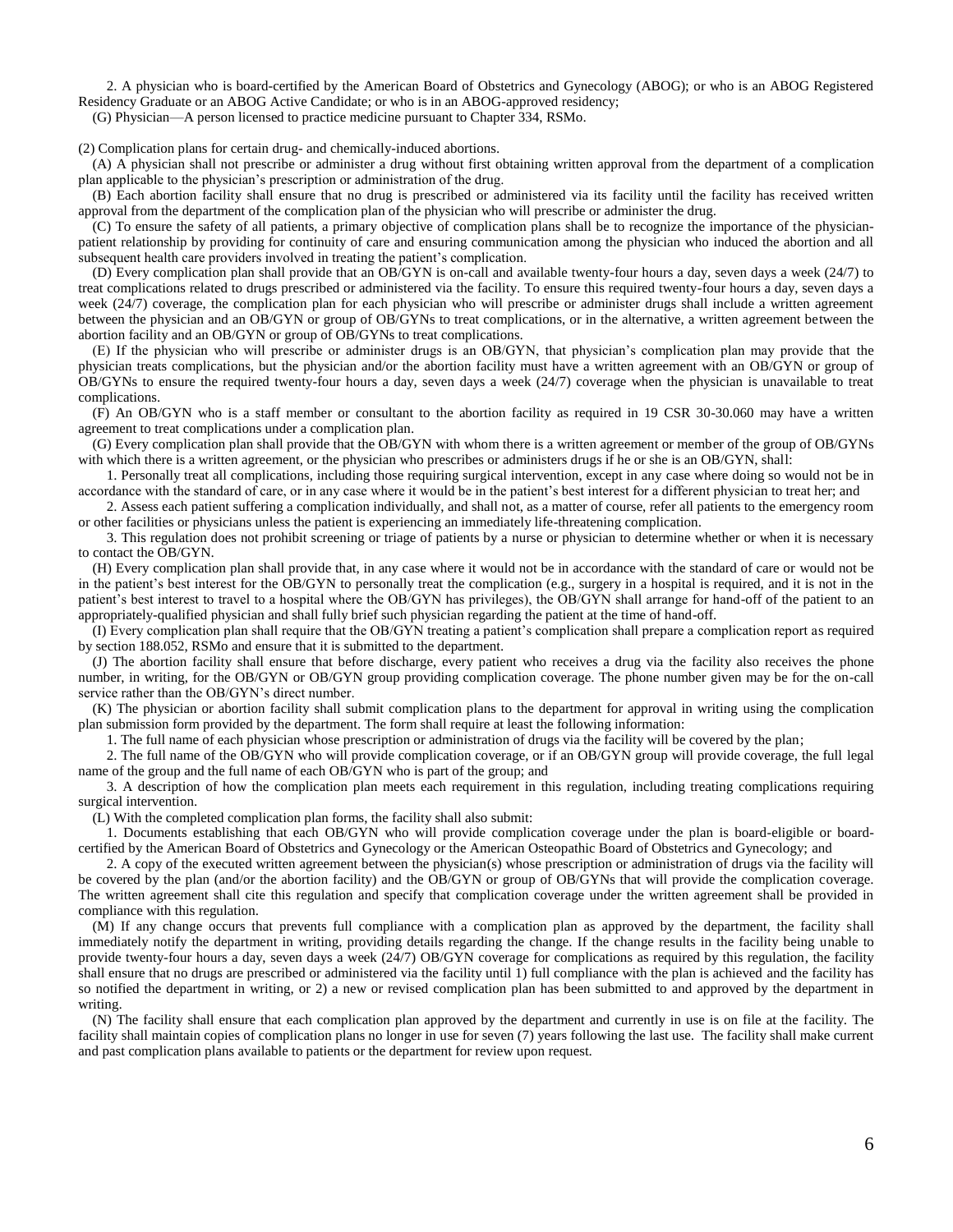*AUTHORITY: sections 188.021 and 197.225, RSMo Supp. 2017.\* Emergency rule filed Oct. 24, 2017, effective Nov. 3, 2017, expired May 1, 2018. Original rule filed Oct. 24, 2017, effective April 30, 2018. \*Original authority: 188.021, RSMo 2013, amended 2017 and 197.225, RSMo 1975, amended 1986, 2017.*

## **19 CSR 30-30.070 Physical Standards for Abortion Facilities**

*PURPOSE: Section 197.225, RSMo authorizes the Department of Health and Senior Services to establish physical standards for abortion facilities in order to provide acceptable care in a safe environment. Abortion facilities are defined in section 197.200(1), RSMo and are subject to licensure under section 197.205, RSMo.*

*PUBLISHER'S NOTE: The publication of the full text of the material that the adopting agency has incorporated by reference in this rule would be unduly cumbersome or expensive. Therefore, the full text of that material will be made available to any interested person at both the Office of the Secretary of State and the office of the adopting agency, pursuant to section 536.031.4, RSMo. Such material will be provided at the cost established by state law.*

(1) This regulation does not apply to abortion facilities that do not perform surgical abortions or surgical intervention for abortion complications.

(2) Requests for deviations from requirements on physical facilities shall be in writing to the Department of Health and Senior Services. Approvals for deviations shall be in writing and both requests and approvals shall be made a part of the permanent Department of Health and Senior Services records for the abortion facility.

(3) Any abortion facility constructed or renovated after October 25, 1987 shall have plans prepared by an architect or engineer registered in Missouri. These plans shall be submitted to the department for review and approval prior to construction. New abortion facilities shall have the following:

(A) At least two (2) remote exits shall be provided for each floor directly to the outside or through an enclosed stairway or passageway to the outside;

(B) Corridors serving patients shall be at least six feet (6') wide;

(C) All doors through which patients pass shall be at least forty-four inches (44") wide and of solid-core construction;

(D) One- (1-) story buildings shall be at least of Type II (111) protected noncombustible construction as described in *Standard on Types of Building Construction 1979* published by the National Fire Protection Association;

(E) Multistory buildings shall be constructed of at least Type II (222) fire-resistive construction as described in *Standard on Types of Building Construction* published by the NFPA, or shall be protected throughout by an approved automatic sprinkler system;

(F) Multistory buildings shall have at least one (1) elevator. The elevator cab shall be at least five feet by seven feet (5'  $\times$  7') clear inside. The car door shall have a clear opening of not less than forty-four inches (44");

(G) Trickle-charge battery pack units shall be located to provide emergency lighting in the procedure room, recovery room, exit corridors, and exit stairs to grade;

(H) A manual fire alarm break station shall be located near each exit and connected to a local audible alarm which can be heard throughout the facility;

(I) At least two (2) ABC-type fire extinguishers are to be located in the facility, one (1) in the clinical area;

(J) Illuminated exit signs shall be located above each exit and illuminated directional exit signs shall be located where needed to direct patients and personnel to exits in event of an emergency;

(K) Ceiling, wall, and floor finishes in the clinical area including the procedure rooms, recovery room, personnel change rooms, central sterile and supply, janitor's closet, and laboratory shall be smooth and easily cleanable;

(L) Scrub-up facilities shall be knee- or foot-operated and provided at the rate of one (1) per procedure room. Scrub-up facilities shall be located outside but immediately available to the procedure room;

(M) Procedure rooms shall have the following:

1. A minimum length and width of twelve feet (12');

- 2. A minimum ceiling height of nine feet (9');
- 3. A door with a minimum width of forty-four inches (44"); and

4. There shall be no windows in the room except there may be a fixed-view window in the wall between the procedure room and the adjacent corridor;

(N) The recovery room shall be separated from the procedure room and be of sufficient size to accommodate at least four (4) recovery beds or recliners for each procedure room. There shall be three feet (3') of clear space on both sides and at the foot of each recovery bed or recliner;

(O) The procedure room and recovery room shall be provided with a minimum of six (6) air changes per hour. Air supplied to all areas shall be filtered through a filter with at least a twenty-five percent (25%) efficiency rating;

(P) Personnel change rooms shall be provided for each sex and located convenient to the procedure room. Each change room shall be equipped with a toilet and lavatory;

(Q) The laboratory shall be equipped with a counter, sink, and refrigerator;

(R) The procedure room shall be equipped with a ceiling-mounted surgical light, operating table or a conventional gynecological examining table with accessories, closed cabinets for equipment, and sufficient tables to hold an emergency tray and other necessary equipment;

(S) There shall be one (1) electrical outlet in the procedure room for the emergency light and at least one (1) duplex outlet on each wall;